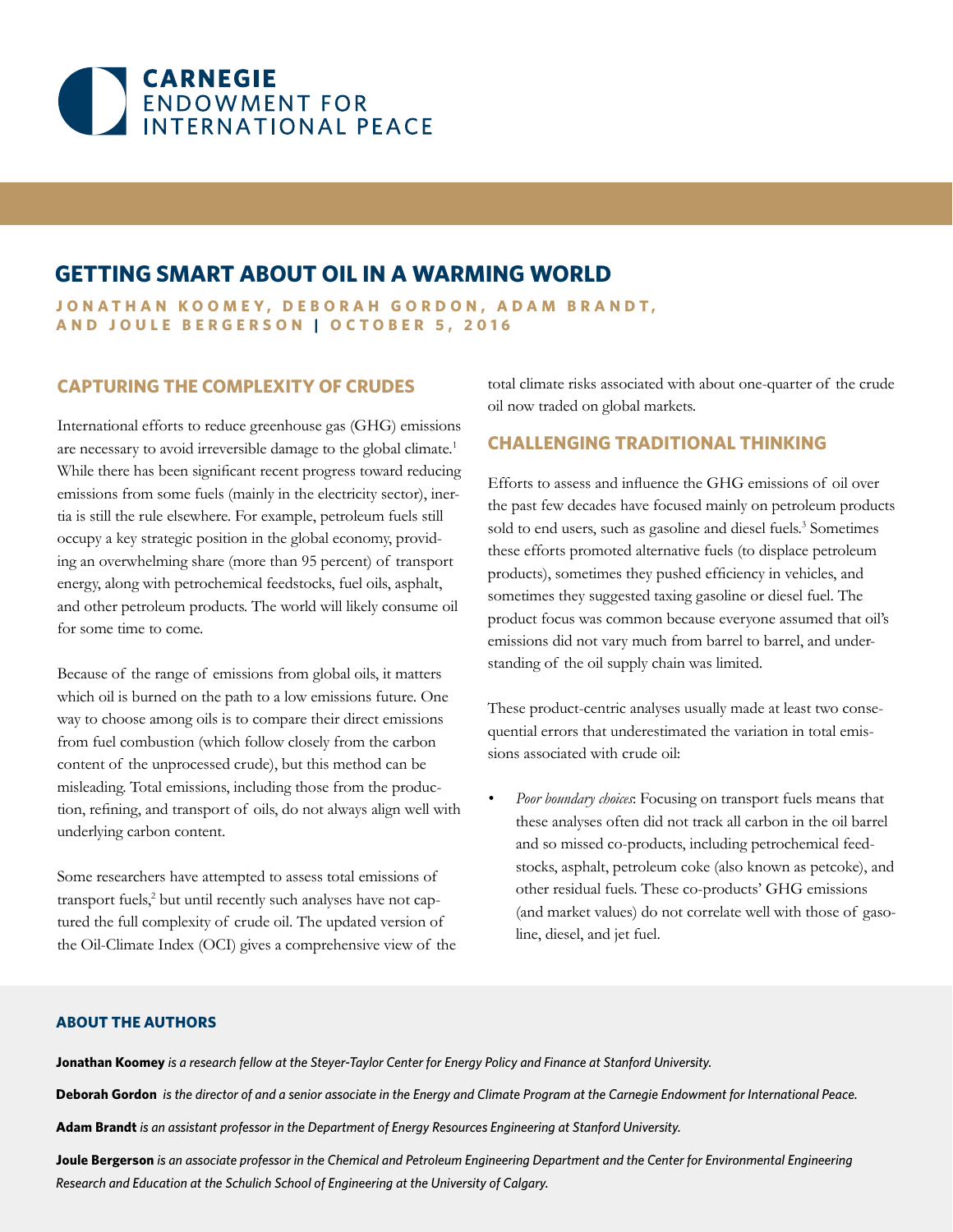*• Using averages that did not capture the full range of observed variability in emissions*: All analytical techniques (especially those used in estimating "typical" emissions) use averages, but some averaging reduces accuracy. Most calculations of end-use petroleum product emissions rely on average characteristics for upstream production and midstream refning emissions, implicitly assuming that there is little variation in such emissions (which is not necessarily true).

These problems have sometimes led policymakers astray. Fortunately, there is another way to analyze crude oil emissions that can yield important insights, complementing those from the product-centric approach.

### **AN ALTERNATIVE APPROACH**

The crude-centric analytical approach of the OCI analyzes emissions for a barrel of oil from a particular oil field,<sup>4</sup> considering all products from each barrel as well as the entire supply chain from upstream production and crude transport, to midstream refning, to downstream product transport and end use. The power of this approach is its ability to target where in the supply chain emissions occur and to identify differences in emissions associated with different types of oil,<sup>5</sup> which can be substantial.

Here are some of the advantages of the crude-centric approach:

- It allows for a more accurate assessment of the climate risks to producers of barrels of reserves in the ground and refners of particular oils, with specifc focus on extra-heavy oils; gas-rich oils that fare associated gas; depleted oils; remote oils; and oils in environmentally sensitive ecosystems.
- It permits more comprehensive and readily updated tracking of total oil sector GHG emissions than the product-centric approach, and creates new options for innovative policies.
- It creates opportunities for producers, refiners, transporters, investors, commodity traders, policymakers, and consumers to reduce emissions throughout the oil supply chain.

Looking at oil's total GHG equivalent emissions per barrel,<sup>6</sup> per unit of energy content, and per dollar of total product value (as we do in the OCI web tool<sup>7</sup>) yields insights that are not available from the product-centric approach.

### **HIGHLIGHTING OCI METHODS**

#### **Upstream (Production) Emissions**

Finding oil, extracting it, and processing it for transport to a refnery are the frst steps in the supply chain, and together these comprise upstream operations. The resulting GHG emissions are modeled in the Oil Production Greenhouse gas Emissions Estimator (OPGEE). The emissions from different oils have diverse sources, including pumping and compression, steam generation, flaring and venting of associated gas,<sup>8</sup> and ecosystem disruption or degradation.

#### **Midstream (Refining) Emissions**

Crude itself is not ready for direct consumption. Refneries turn crude oil into marketable petroleum products by using heat, applying pressure, adding hydrogen, and removing carbon to reconfgure hydrocarbon molecules. This transformation can be GHG intensive, depending on the oil.

The Petroleum Refnery Life-Cycle Inventory Model (PRELIM) is the frst open-source refnery model that estimates energy and GHG emissions associated with various crudes (or crude blends) processed in different refnery types using a variety of processing equipment. PRELIM provides the second of the three components in the crude-centric oil life-cycle assessment, and infuences the OCI in two important ways: it estimates midstream GHG emissions, and it predicts what petroleum product volumes a particular refnery will produce for end-use consumption.

### **Downstream (Product Transport and End-Use Combustion) Emissions**

Petroleum products fow from the outlet of the refnery gate, then are transported to end users and consumed. Most of these products (such as gasoline, diesel, and jet fuel) are used in transportation, other co-products (such as residual fuels and petroleum coke) are often combusted in stationary engines and power plants, while others (like petrochemical feedstocks and asphalt) are not combusted at all. The Oil Products Emissions Model (OPEM) uses the product outputs from PRELIM to calculate emissions from petroleum product transport and end use.

### **KEY OCI RESULTS**

The newly updated analysis in Phase 2 has extended the OCI to include 75 oils representing over 25 percent of global oil production (see figures 1 and 2).<sup>9</sup> This is up from 30 oils in Phase 1, which represented 5 percent of global production. In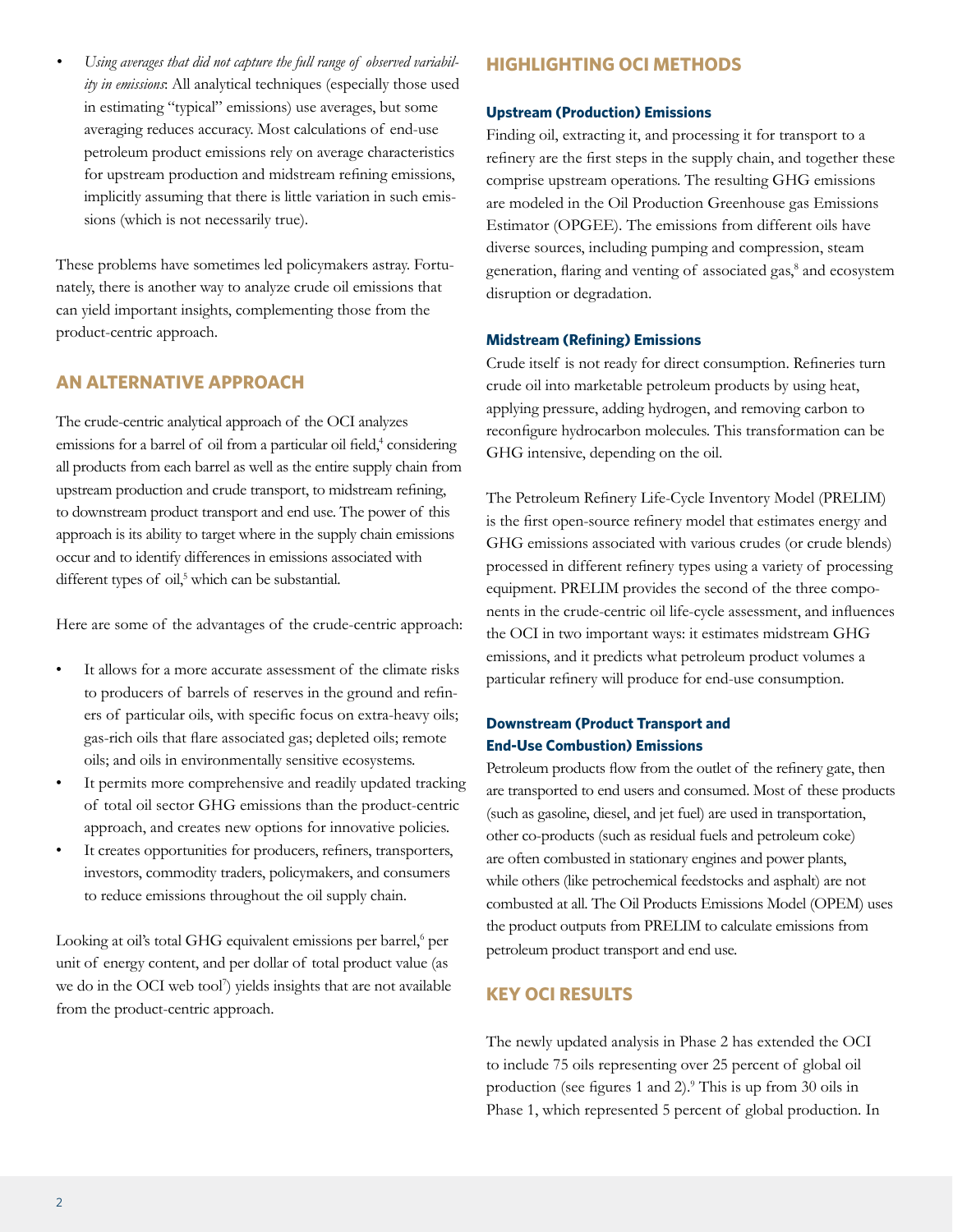addition to greatly increasing the coverage of global crudes, the new analysis maps oils, incorporates faring data obtained by remote sensing from satellites, and highlights operating decisions that affect emissions.<sup>10</sup>

In this second phase of the OCI analysis, upstream production and midstream refning GHG-equivalent emissions per barrel each vary by about a factor of ten from lowest to highest, and downstream emissions for the highest-emitting oil are about 50 percent larger than for the lowest-emitting oil. Total GHG emissions per barrel for the highest-emitting oil in the Phase 2 sample are about 60 percent higher than for the lowest-emitting oil. If oil's associated gas is used or sold instead of fared or vented, the high end of the emission range can be 80 to 90 percent higher than the low end.

# **KEY LESSONS FOR OIL SECTOR STAKEHOLDERS**

Crude-centric thinking points to differences between oils and disaggregates their GHG emissions, leading to actionable insights for industry, private investors, public sector policymakers, NGOs, researchers, and other oil stakeholders.

### **Industry**

- Data transparency must become the new normal. The OCI only includes data for 25 percent of global production. Assessing all currently produced crudes (as well as prospective resource opportunities) will only be possible with more open-source industry data on upstream operations, oil assays, refnery characteristics, and product logistics.
- The OCI offers industry new information and insights into their investment and operational decisions to better manage climate risks. Such analyses will help industry answer questions like: "How could refnery investments shift in a world pushing for rapid GHG emissions reductions?" and "How can our exploration and development plans minimize climate risks to future production portfolios?"

### **Investors**

- Climate risk is a new challenge for anyone investing in oil. Such investors have not yet taken climate risks into account in any signifcant way, even though oil investments are capital intensive and long lived.
- Oil resources are becoming more heterogeneous and complex, and tools like the OCI can help assess how future climate policies and market shifts could affect proftability on an oil-by-oil basis.

Socially responsible investors need tools like the OCI to help them decide whether to divest from oil altogether or infuence industry to modify its supply chain.

# **Policymakers**

- The OCI illuminates what data public agencies need to standardize and routinely collect in order to assess and manage climate risks of different oil resources.
- The index can help financial regulators determine how climate risks may affect the way reserves are tracked on an oil company's balance sheet.
- The OCI offers policymakers a way to guide more effective decisionmaking. It can help answer questions like: "How can public policies help promote better management of oil resources through more carbon-aware operational decisions, like choosing lower-emitting oils to exploit, controlling faring, managing petcoke, and using solar-generated steam and renewable hydrogen where possible?"

## **NGOs and Academia**

- There is a pressing need for standardized reporting (which is currently lacking) on oil composition (assays), data on upstream impacts, and destinations of high-emitting oil byproducts such as petcoke and residual oils.
- The uncertainties and variability in emissions estimates from the crude-centric approach warrant further exploration.
- Future oil analyses must also focus on the margin, instead of just comparing energy innovations assuming an average oil. Such marginal comparisons will yield vital information for all participants in oil markets.
- The OCI can help researchers check and improve GHG emissions inventories to make sure that all of an oil's emissions are correctly counted.

# **NEXT STEPS FOR ADDRESSING OIL-CLIMATE ISSUES**

Continued expansion of the OCI will yield new opportunities for emissions reductions. To capture those opportunities, industry must actively support and policymakers must actively engage in efforts to assess life-cycle emissions from oils, both for those in current production and for prospective future resources. We suggest the following next steps for oil industry stakeholders:

*• Commit to open-source oil sector GHG reporting*, including collecting the technical data needed to model all oils through the OCI or similar tools, to explore uncertainties, and more fully evaluate economic and environmental trade-offs.11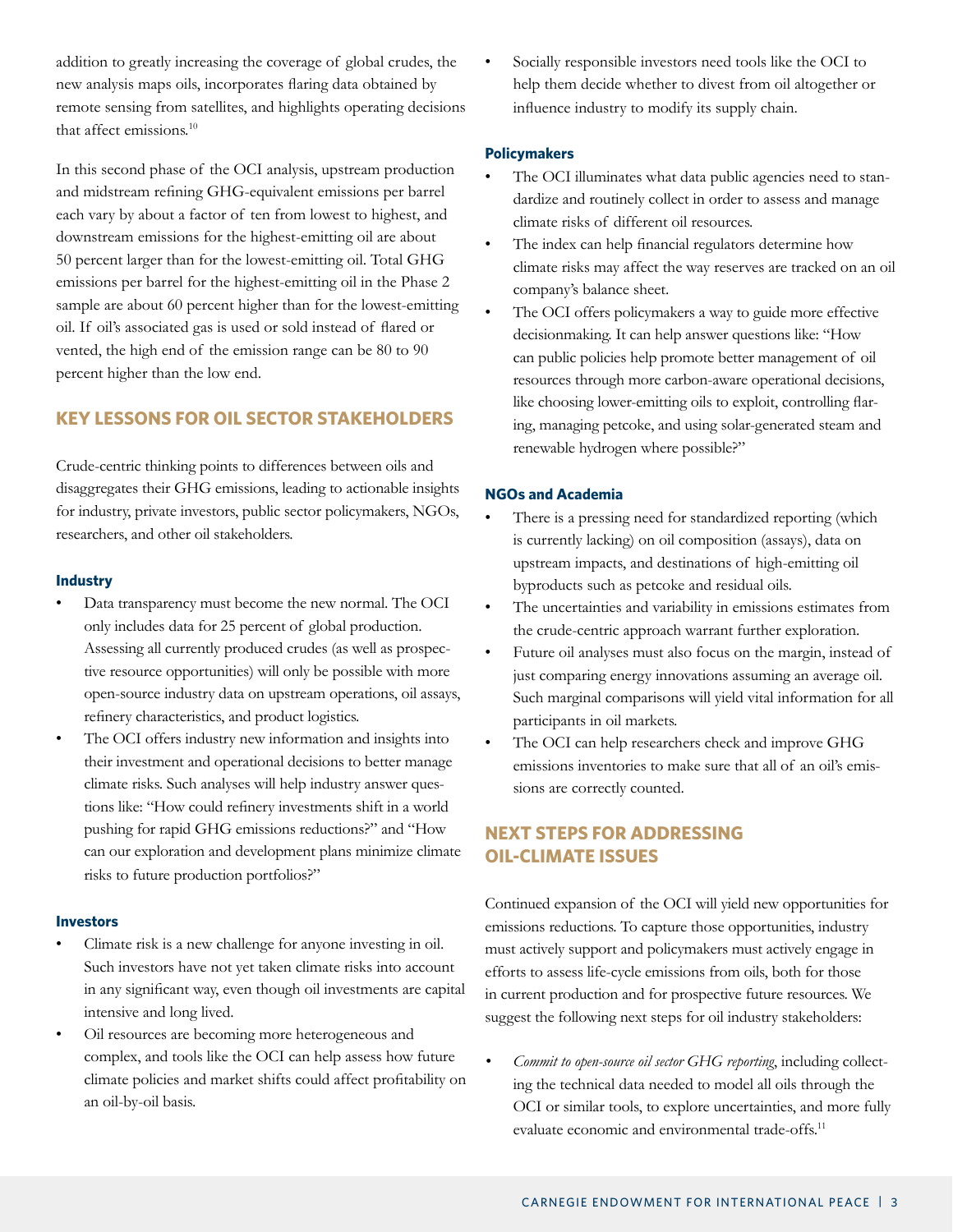- Use the OCI to identify where in the supply chain significant innova*tions are possible for deep reductions in oil sector GHG emissions*, such as renewable hydrogen feedstocks in refning, microbial extraction methods, and carbon dioxide injection for enhanced oil recovery (which can, in some cases, store  $\mathrm{CO}_2$  safely underground).
- *• Expand remote sensing* to monitor and verify the oil industry's climate impacts, including satellites that measure faring and venting of associated gas as well as land-use impacts throughout the oil supply chain.
- *• Use the OCI to design a smart tax on oil's GHG emissions*, bringing the power of supply chain innovation to meet climate commitments made at the UN Climate Change Conference in Paris in 2015.

Focusing mainly on petroleum products has handicapped efforts to help the oil industry make choices consonant with a low-carbon world. The OCI's crude-centric approach can bring attention to changes in the supply chain, spur oil innovations, minimize climate risks to investors, enable smarter public policies, and reduce total GHG emissions. To accomplish these goals will require widespread adoption of this new way of thinking, as well as further expansion of the OCI to include new data and analysis.

### **NOTES**

- 1 Florentin Krause, Wilfred Bach, and Jonathan G. Koomey, *Energy Policy in the Greenhouse* (New York: John Wiley and Sons, 1992); Malte Meinshausen et al., "Greenhouse-Gas Emission Targets for Limiting Global Warming to 2 Degrees C," *Nature* 458 (April 30, 2009): 1158–62, http://www.nature.com/nature/journal/ v458/n7242/full/nature08017.html; Jonathan Koomey, "Moving Beyond Beneft-Cost Analysis of Climate Change," *Environmental Research Letters* 8, no. 4 (December 2, 2013): http://iopscience.iop.org/1748-9326/8/4/041005/; and International Energy Agency, *World Energy Outlook 2010* (Paris: International Energy Agency, 2010), http://www.worldenergyoutlook.org.
- 2 Argonne National Laboratory, "GREET Model," updated October 2, 2015, https://greet.es.anl.gov.
- 3 Air Resources Board, "Low Carbon Fuel Standard," California Environmental Protection Agency, last modifed June 23, 2016, [http://www.arb.ca.gov/fuels/](http://www.arb.ca.gov/fuels/lcfs/lcfs.htm) [lcfs/lcfs.](http://www.arb.ca.gov/fuels/lcfs/lcfs.htm)htm; and European Commision, "Fuel Quality Directive," last modifed June 8, 2016, [http://ec.europa.eu/environment/air/transport/fuel.](http://ec.europa.eu/environment/air/transport/fuel.htm)htm.
- 4 Deborah Gordon, Adam Brandt, Joule Bergeson, and Jonathan Koomey, *Know Your Oil: Creating a Global Oil-Climate Index* (Washington, DC: Carnegie Endowment for International Peace, 2015), http://goo.gl/Jly9Op.
- 5 The OCI data can motivate improvements in the supply chain, leading to more targeted policies than U.S. President Barack Obama's administration's recently proposed per-barrel tax on crude oil. See Nick Snow, "Obama Proposes \$10/ bbl Crude Oil Tax to Fund Transportation Plan," *Oil and Gas Journal*, February 4, 2016, [http://www.ogj.com/articles/2016/02/obama-proposes-10-bbl-crude-oil](http://www.ogj.com/articles/2016/02/obama-proposes-10-bbl-crude-oil-tax-to-fund-transportation-plan.html)[tax-to-fund-transportation-plan.html](http://www.ogj.com/articles/2016/02/obama-proposes-10-bbl-crude-oil-tax-to-fund-transportation-plan.html).
- 6 To estimate GHG equivalent emissions, the OCI uses global warming potentials (GWPs) and emissions of carbon dioxide, methane, and nitrous oxide. The United Nations Intergovernmental Panel on Climate Change 2013 assessment report states that the one-hundred-year GWP including climate feedbacks for carbon dioxide (CO<sub>2</sub>) is by definition equal to 1. The GWP for methane (CH<sub>4</sub>) is 34 times times that of  $\mathrm{CO}_2$ , and for nitrous oxide  $(\mathrm{N}_2\mathrm{O})$ , it is 298 times that of CO<sup>2</sup> . These GWPs are taken from chapter 8, table 8.7, page 714: https://www .ipcc.ch/pdf/assessment-report/ar5/wg1/WG1AR5\_Chapter08\_FINAL.pdf.
- 7 The OCI web tool contains data and a detailed methodology. It also dynamically modifes graphs to show the data of interest. See it at: http://oci .carnegieendowment.org.
- 8 Flaring refers to burning excess natural gas at the well head, doing no useful work. Venting means the natural gas is simply released to the atmosphere. The warming effect is different because the frst pathway creates carbon dioxide, and the second releases methane, which is a much more potent warming agent.
- 9 See the OCI web tool, op.cit. note 7. Note that the ranking of oil emissions changes when analyzing based on volume or heating value.
- 10 Christopher Elvidge, Mikhail Zhizhin, Feng-Chi Hsu, and Kimberly Baugh, "VIIRS Nightfre: Satellite Pyrometry at Night," *Remote Sensing* 5, no. 9 (2013): 4423–49.
- 11 Marginal cost data on a feld-by-feld basis would allow greater understanding of the effects of backing out marginal oils on costs and emissions.

*The authors would like to thank their funders, colleagues, and reviewers for their support and assistance with this next phase of the OCI, including the ClimateWorks Foundation, the Hewlett Foundation, the Alfred P. Sloan Foundation, the Rockefeller Family Fund, Jeffrey Feldman, Florencia Franzini, David Livingston, Samuel Wojcicki, Madeleine Scher, the Carnegie Endowment for International Peace's Communications team, Kavan Motazedi, John Guo, Jessica Abella, Jacob Englander, Yuchi Sun, Jinfan Wang, Kourosh Vaf, Mohammad Masnadi, Zachary Schmidt, Jessica Tuchman Mathews, Tom Carothers, and Danny Cullenward. The OCI—and this summary for its stakeholders—could not have happened without each of you.*

#### **CARNEGIE ENDOWMENT FOR INTERNATIONAL PEACE**

*The Carnegie Endowment for International Peace is a unique global network of policy research centers in Russia, China, Europe, the Middle East, India, and the United States. Our mission, dating back more than a century, is to advance the cause of peace through analysis and development of fresh policy ideas and direct engagement and collaboration with decisionmakers in government, business, and civil society. Working together, our centers bring the inestimable beneft of multiple national viewpoints to bilateral, regional, and global issues.* *© 2016 Carnegie Endowment for International Peace. All rights reserved.*

Carnegie does not take institutional positions on public policy issues; the views represented herein are the authors' own and do not necessarily refect the views of Carnegie, its staff, or its trustees.

**@CarnegieEndow facebook.com/CarnegieEndowment**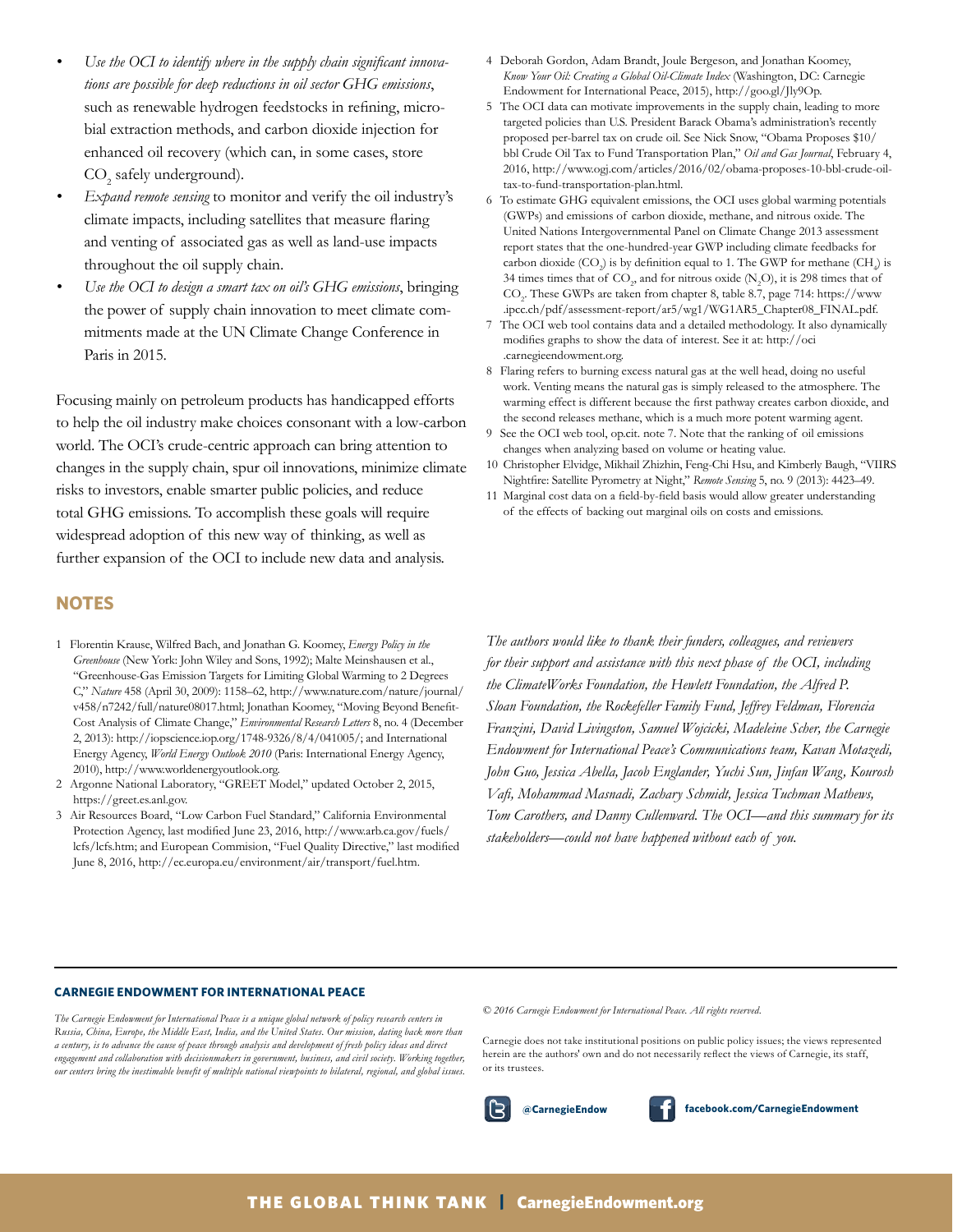# **Figure 1: Estimated Greenhouse Gas Emissions per Barrel From 75 Global Oils in the OCI**

| Canada Athabasca DC SCO                                          |                    |     |     |     |     |     |                            |     |
|------------------------------------------------------------------|--------------------|-----|-----|-----|-----|-----|----------------------------|-----|
| Canada Athabasca FC-HC SCO                                       |                    |     |     |     |     |     |                            |     |
| U.S. California Midway Sunset                                    |                    |     |     |     |     |     |                            |     |
| Indonesia Duri                                                   |                    |     |     |     |     |     |                            |     |
| Venezuela Hamaca SCO                                             |                    |     |     |     |     |     |                            |     |
| U.S. California South Belridge                                   |                    |     |     |     |     |     |                            |     |
| Canada Cold Lake CSS Dilbit                                      |                    |     |     |     |     |     |                            |     |
| Nigeria Obagi                                                    |                    |     |     |     |     |     |                            |     |
| Venezuela Tia Juana<br>U.S. California Wilmington                |                    |     |     |     |     |     |                            |     |
| Nigeria Bonny                                                    |                    |     |     |     |     |     |                            |     |
| China Bozhong                                                    |                    |     |     |     |     |     |                            |     |
| Venezuela Merey Blend                                            |                    |     |     |     |     |     |                            |     |
| Canada Abathasca SAGD Dilbit                                     |                    |     |     |     |     |     |                            |     |
| Iraq Zubair                                                      |                    |     |     |     |     |     |                            |     |
| <b>Brazil Frade</b>                                              |                    |     |     |     |     |     |                            |     |
| China QinHuangDao                                                |                    |     |     |     |     |     |                            |     |
| U.S. Louisiana Lake Washington Field                             |                    |     |     |     |     |     |                            |     |
| Nigeria Escravos Beach                                           |                    |     |     |     |     |     |                            |     |
| U.S. Eagle Ford Texas Condensate Zone<br>U.S. Alaska North Slope |                    |     |     |     |     |     |                            |     |
| Brazil Lula                                                      |                    |     |     |     |     |     |                            |     |
| Iran Marun                                                       |                    |     |     |     |     |     |                            |     |
| India Bombay High                                                |                    |     |     |     |     |     |                            |     |
| Nigeria Pennington                                               |                    |     |     |     |     |     |                            |     |
| Iraq Rumaila                                                     |                    |     |     |     |     |     |                            |     |
| Iraq Kirkuk                                                      |                    |     |     |     |     |     |                            |     |
| Ecuador Sacha                                                    |                    |     |     |     |     |     |                            |     |
| U.S. Bakken Flare                                                |                    |     |     |     |     |     |                            |     |
| Iraq West Qurna                                                  |                    |     |     |     |     |     |                            |     |
| Norway Oseberg<br>United Arab Emirates Fateh                     |                    |     |     |     |     |     |                            |     |
| Qatar Dukhan                                                     |                    |     |     |     |     |     |                            |     |
| Qatar Bul Hanine                                                 |                    |     |     |     |     |     |                            |     |
| Iran Aboozar                                                     |                    |     |     |     |     |     |                            |     |
| <b>UK Forties Blend</b>                                          |                    |     |     |     |     |     |                            |     |
| U.S. Wyoming Salt Creek                                          |                    |     |     |     |     |     |                            |     |
| China Nanhai Light                                               |                    |     |     |     |     |     |                            |     |
| Angola Takula                                                    |                    |     |     |     |     |     |                            |     |
| Kuwait Burgan                                                    |                    |     |     |     |     |     |                            |     |
| Indonesia Minas                                                  |                    |     |     |     |     |     |                            |     |
| U.S. East Texas Field                                            |                    |     |     |     |     |     |                            |     |
| Russia Chayvo<br>U.S. Gulf Mars                                  |                    |     |     |     |     |     |                            |     |
| Colombia Cusiana                                                 |                    |     |     |     |     |     |                            |     |
| Colombia Caño Limón                                              |                    |     |     |     |     |     |                            |     |
| Libya Waha                                                       |                    |     |     |     |     |     |                            |     |
| Denmark Dansk Blend                                              |                    |     |     |     |     |     |                            |     |
| U.S. Gulf Thunder Horse                                          |                    |     |     |     |     |     |                            |     |
| Angola Girassol                                                  |                    |     |     |     |     |     |                            |     |
| Nigeria Bonga                                                    |                    |     |     |     |     |     |                            |     |
| Mexico Cantarell                                                 |                    |     |     |     |     |     |                            |     |
| Kuwait Ratawi                                                    |                    |     |     |     |     |     |                            |     |
| Saudi Arabia Zuluf<br>Russia Romashkinskoye                      |                    |     |     |     |     |     |                            |     |
| Angola Kuito                                                     |                    |     |     |     |     |     |                            |     |
| Russia Samotlor                                                  |                    |     |     |     |     |     |                            |     |
| Saudi Arabia Safaniya                                            |                    |     |     |     |     |     |                            |     |
| Mexico Chuc                                                      |                    |     |     |     |     |     |                            |     |
| U.S. Texas Yates                                                 |                    |     |     |     |     |     |                            |     |
| Saudi Arabia Ghawar                                              |                    |     |     |     |     |     |                            |     |
| Norway Skarv                                                     |                    |     |     |     |     |     |                            |     |
| Algeria Hassi R'Mel                                              |                    |     |     |     |     |     |                            |     |
| Canada Hibernia                                                  |                    |     |     |     |     |     |                            |     |
|                                                                  |                    |     |     |     |     |     |                            |     |
| Azerbaijan Azeri                                                 |                    |     |     |     |     |     |                            |     |
| Norway Ekofisk<br>United Arab Emirates Murban                    |                    |     |     |     |     |     |                            |     |
| U.S. Texas Spraberry                                             |                    |     |     |     |     |     | Downstream Emissions       |     |
| U.S. Eagle Ford Texas Black Oil Zone                             |                    |     |     |     |     |     | <b>Midstream Emissions</b> |     |
| U.S. Bakken No Flare                                             |                    |     |     |     |     |     | Upstream Emissions         |     |
| Nigeria Agbami                                                   |                    |     |     |     |     |     |                            |     |
| U.S. Wyoming WC                                                  |                    |     |     |     |     |     |                            |     |
| Australia Cossack                                                |                    |     |     |     |     |     |                            |     |
| Kazakhstan Tengiz                                                |                    |     |     |     |     |     |                            |     |
| U.S. Eagle Ford Texas Volatile Oil Zone                          | $\mathsf O$<br>100 | 200 | 300 | 400 | 500 | 600 | 700                        | 800 |

Source: Deborah Gordon, Adam Brandt, Joule Bergerson, and Jonathan Koomey, "Oil-Climate Index," Carnegie Endowment for International Peace, last modified September 2016, http://oci.carnegieendowment.org/.

GHG Emissions (kilograms CO<sub>2</sub> equivalent per barrel of crude oil)